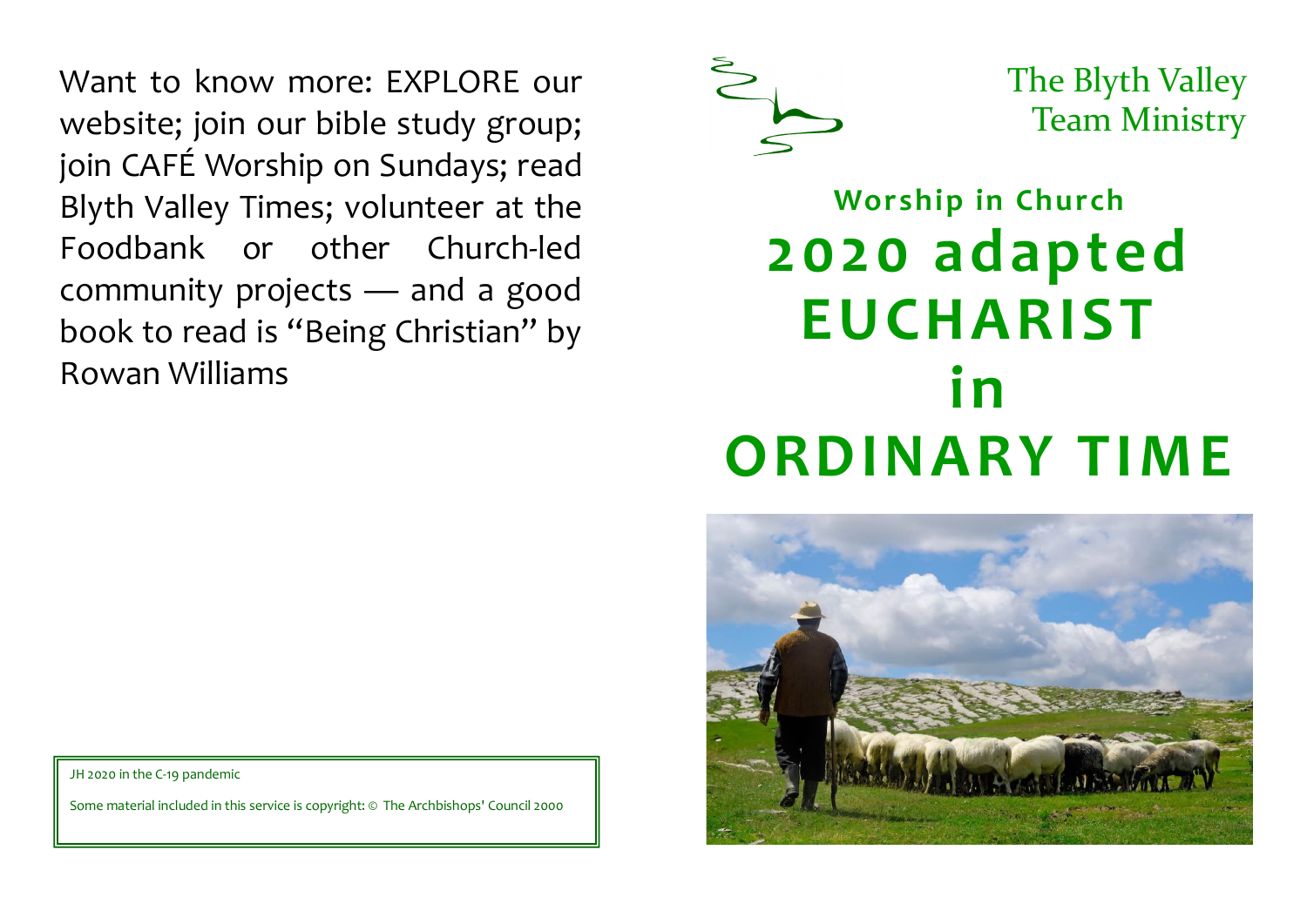# **GATHERING**

*Organ Music:* 

*Silence is kept.*

*The Deacon may say a Sentence.*

Priest: In the name  $\mathfrak A$  of the Father, and of the Son, and of the Holy Spirit.

People: **Amen.**

Priest: The Lord be with you. People: **and also with you.**

*Words of welcome or introduction may be said.*

# **Prayers of Penitence**

*These or other suitable words are used:*

Deacon: God so loved the world that he gave his only Son Jesus Christ to save us from our sins, to be our advocate in heaven, and to bring us to eternal life.

> Let us confess our sins in penitence and faith, firmly resolved to keep God 's commandments and to live in love and peace with all.

*There is a time of silence before the following is said:*

People: **Almighty God, our heavenly Father, we have sinned against you and against our neighbour in thought and word and deed, through negligence, through weakness , through our own deliberate fault.**

*Organ Music during communion:* 

# **After Communion**

*The Deacon may say a Sentence.*

*The Priest says the Prayer after Communion,* 

# **THE DISMISSAL**

# **The Blessing**

| Priest: | The Lord be with you. |
|---------|-----------------------|
| People: | and also with you.    |

*These or other words may be used:*

Priest: The peace of God, which passes all understanding, keep your hearts and minds in the knowledge and love of God, and of his Son Jesus Christ our Lord; and the blessing  $\mathfrak A$  of God almighty, the Father, the Son, and the Holy Spirit, be among you and remain with you always. People: **Amen.** Deacon: Go in peace to love and serve the Lord. People: **In the name of Christ. Amen.**

*Organ Music:*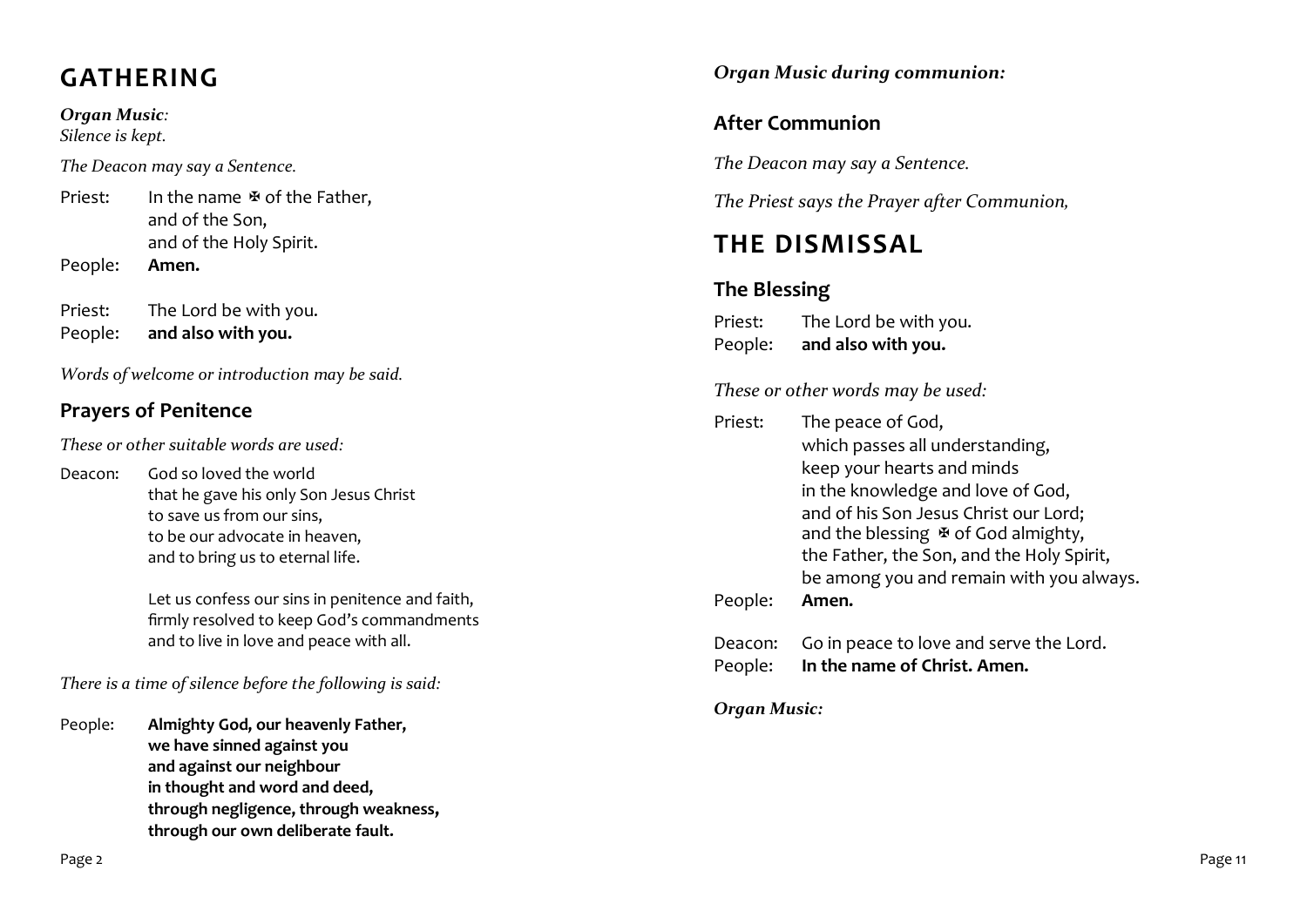**For thine is the kingdom, the power and the glory, for ever and ever. Amen.**

#### **Breaking of the Bread**

*The priest breaks the consecrated bread.* 

Priest: We break this bread to share in the body of Christ.

People: **Though we are many, we are one body, because we all share in one bread**

### **The Spiritual Communion**

Father of all,

We thank you for the gift of the holy body and precious blood of our Lord and Saviour Jesus Christ.

Since at this time we cannot receive him in the holy sacrament, may he come spiritually into our hearts.

May the body of my Lord Jesus Christ which was broken for us, keep our bodies and souls in eternal life.

May the blood of our Lord Jesus Christ which was shed for us, keep our bodies and souls in eternal life

And may we feed on him whom we have received in our hearts, by faith with thanksgiving. Amen.)

# **Administration of communion**

Priest: Jesus is the Lamb of God Who takes away the sin of the world. Blessed are those who are called to his supper People: **Lord, I am not worthy to receive you, But only say the word, and I shall be healed.**

**We are truly sorry and repent of all our sins For the sake of your Son Jesus Christ, who died for us, forgive us all that is past and grant that we may serve you in newness of life to the glory of your name. Amen.** 

Priest: Almighty God, Who forgives all who repent have mercy  $\mathbb F$  upon you, pardon and deliver you from all your sins, confirm and strengthen you in all goodness, and keep you in life eternal; through Jesus Christ our Lord. People: **Amen.** 

#### **The Collect of the Day**

| Priest: | one God, now and forever. |
|---------|---------------------------|
| People: | Amen.                     |

# **THE LITURGY OF THE WORD**

*Please sit.*

# **The Old Testament Reading**

*Silence follows, or these words may be used:*

Reader: This is the word of the Lord. People: **Thanks be to God.**

# **The New Testament Reading**

*Silence follows, or these words may be used:*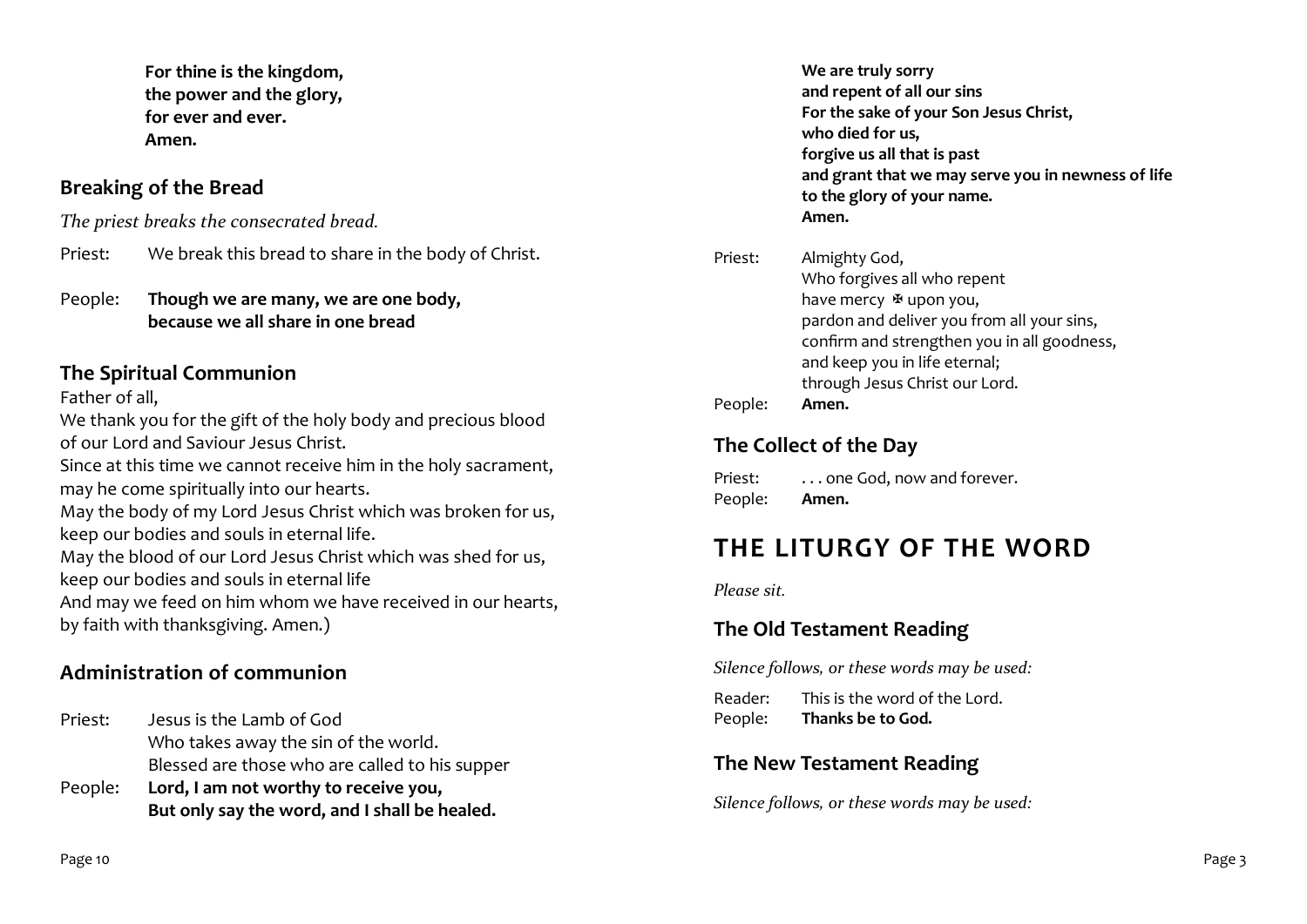Reader: This is the word of the Lord. People: **Thanks be to God.**

#### **The Gospel Acclamation**

Deacon: Alleluia, alleluia ... People: **Alleluia.**

### **The Gospel Reading**

Deacon: The Lord be with you. People: **and also with you.**

Deacon: Hear the Gospel  $\Phi$  of our Lord Jesus Christ according to

\_\_\_\_ . People: **Glory to you, O Lord.**

*After the Gospel reading:*

Deacon: This is the Gospel of the Lord. People: **Praise to you, O Christ.**

### **The Sermon**

*Please sit after the introduction.*

*Silence follows the Sermon.*

# **The Creed**

*Please stand to say the Creed. There may be words of introduction.*

People: **We believe in one God, the Father, the Almighty, maker of heaven and earth, of all that is, seen and unseen.**

**We believe in one Lord, Jesus Christ,**

and looking for his coming in glory, we celebrate this memorial of our redemption. As we offer you this our sacrifice of praise and thanksgiving, we bring before you this bread and this cup and we thank you for counting us worthy to stand in your presence and serve you.

Send the Holy Spirit on your people and gather into one in your kingdom All who share in this one bread and one cup so that we, in the company of Saint { and all the saints, may praise and glorify you for ever, through Jesus Christ our Lord; by whom, and with whom, and in whom, in the unity of the Holy Spirit, all honour and glory be yours, almighty Father, for ever and ever. People: **Amen.**

#### *Silence is kept.*

# **The Lord's Prayer**

- Priest: As our Saviour taught us, so we pray:
- People: **Our Father, who art in heaven, hallowed be thy name; thy kingdom come; thy will be done; on earth as it is in heaven. Give us this day our daily bread. And forgive us our trespasses, as we forgive those who trespass against us. And lead us not into temptation; but deliver us from evil.**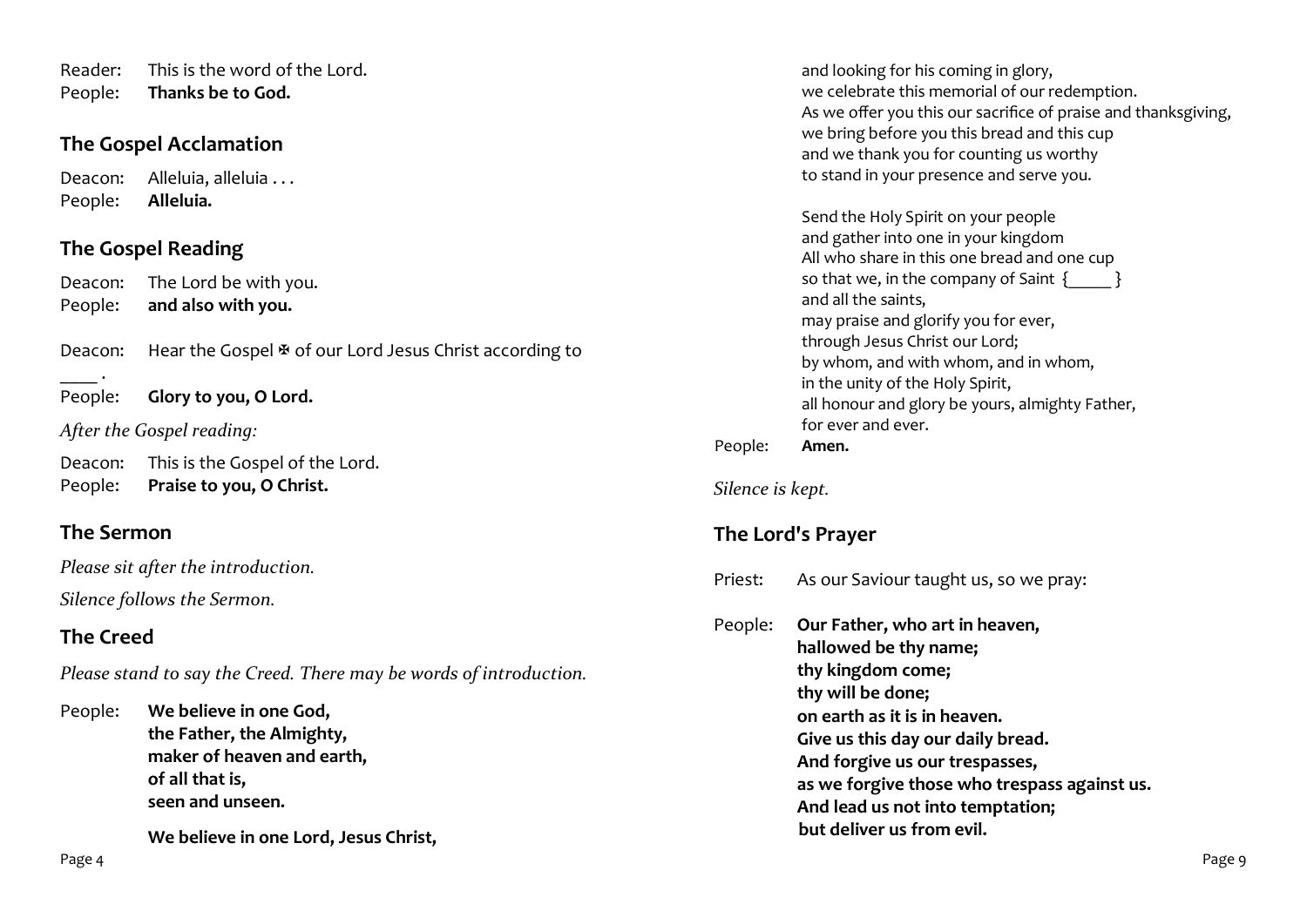#### **Hosanna in the highest.**

#### **Blessed is he who comes in the name of the Lord. Hosanna in the highest!**

Priest: Lord, you are holy indeed, the source of all holiness; grant that by the power of your Holy Spirit, and according to your holy will, these gifts of bread and wine may be to us the body and blood of our Lord Jesus Christ;

> who, in the same night that he was betrayed, took bread and gave you thanks; he broke it and gave it to his disciples, saying: Take, eat; this is my body which is given for you; do this in remembrance of me.

In the same way, after supper he took the cup and gave you thanks; he gave it to them, saying: Drink this, all of you; this is my blood of the new covenant, which is shed for you and for many for the forgiveness of sins. Do this, as often as you drink it, in remembrance of me.

Deacon: Let us proclaim the mystery of faith:

People: **Christ has died: Christ is risen: Christ will come again.**

> And so, Father, calling to mind his death on the cross,<br>his perfect sacrifice made once for the sins of the whole world; rejoicing in his mighty resurrection and glorious ascension,

**the only Son of God, eternally begotten of the Father, God from God, Light from Light, true God from true God, begotten, not made, of one Being with the Father; through him all things were made. For us and for our salvation he came down from heaven, was incarnate from the Holy Spirit and the Virgin Mary and was made man. For our sake he was crucified under Pontius Pilate; he suffered death and was buried. On the third day he rose again in accordance with the Scriptures; he ascended into heaven and is seated at the right hand of the Father. He will come again in glory to judge the living and the dead, and his kingdom will have no end.** 

**We believe in the Holy Spirit, the Lord, the giver of life, who proceeds from the Father and the Son, who with the Father and the Son is worshipped and glorified , who has spoken through the prophets.**

**We believe in one holy catholic and apostolic Church. We acknowledge one baptism for the forgiveness of sins. We look for the resurrection of the dead, and the life of the world to come. Amen.**